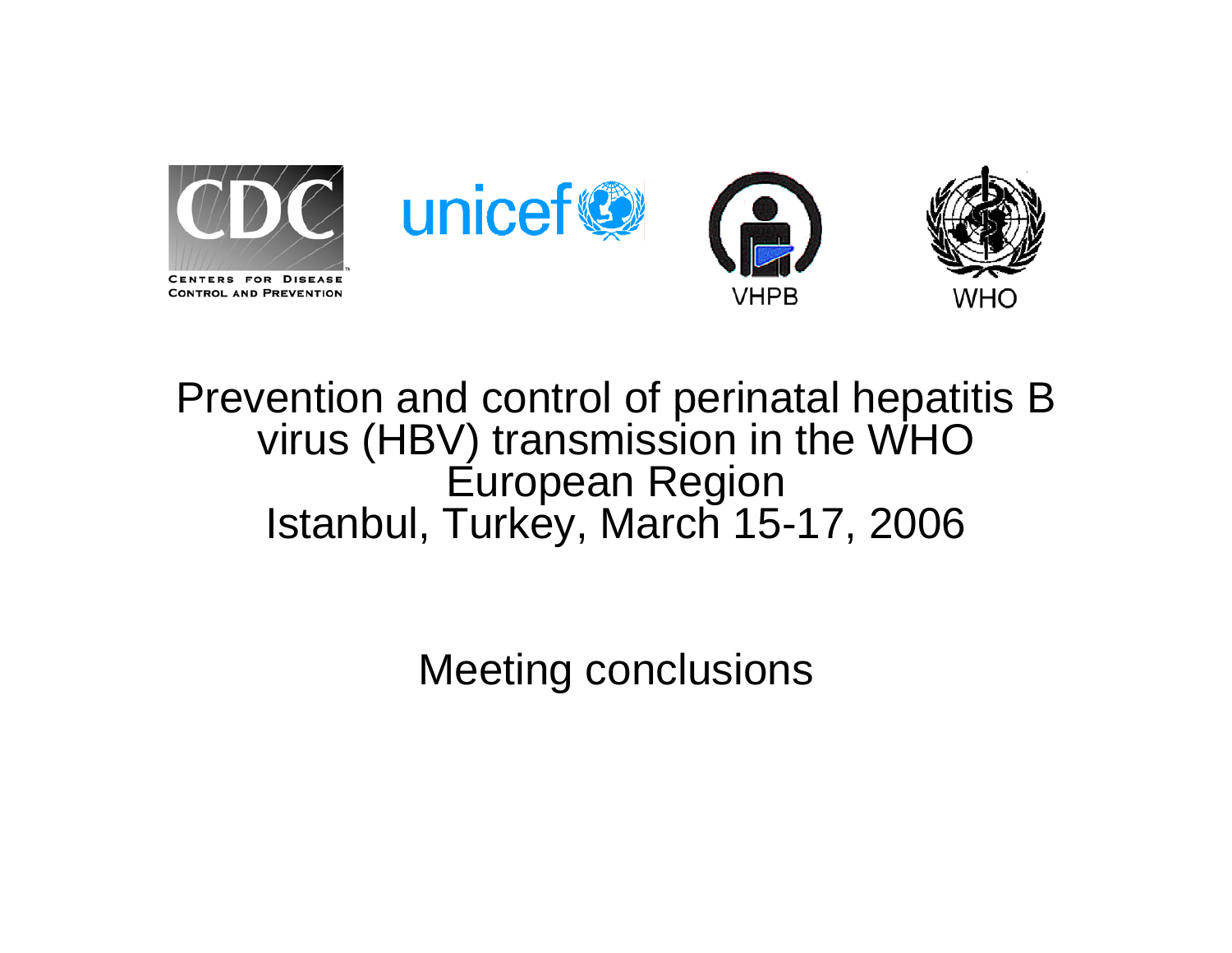# **Rationale for meeting**

- Some agencies downgrading HB vaccination especially within maternal and child health while others refocusing on Maternal, *Newborn* and Child Health, e.g. the recently launched Partnership for Maternal, Newborn and Child Health (including 5 UN bodies: WHO, UNICEF, UNFPA, UNAIDS, World Bank)
- •Disease burden still substantial
- $\bullet$  Forum for exchange of information, much of which is new and surprising, especially field experiences of out-of-cold-chain delivery, and hepatitis D (hardly mentioned in meeting on Strengthening immunisation systems and introduction of hepatitis B vaccine in Central and Eastern Europe and the Newly Independent States, May 2004)
- Hepatitis B vaccination is in danger of losing its place on the agenda of governments, agencies and organizations owing to interest in other diseases or conditions and to the success of programmes so far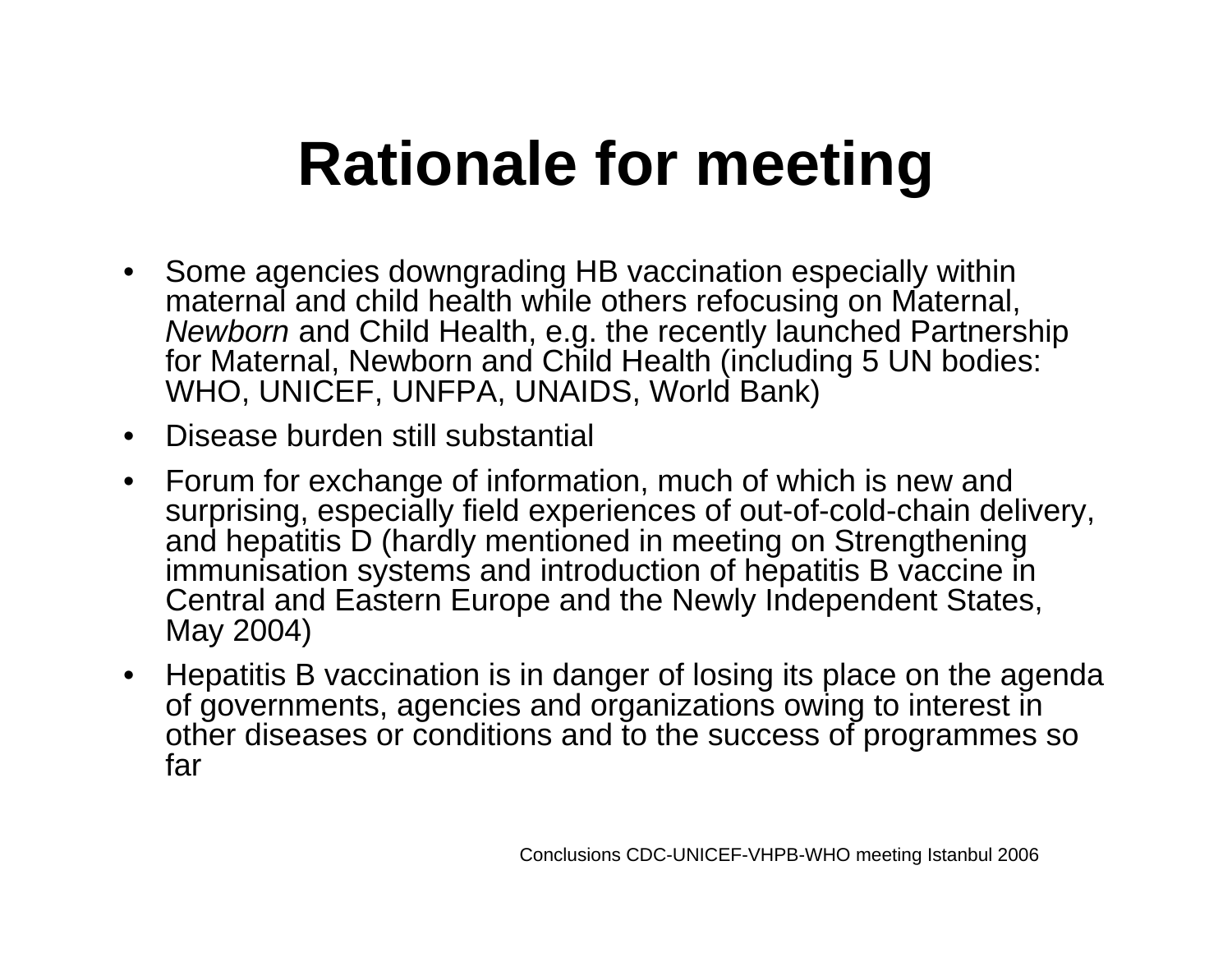# **Objectives**

- To review current epidemiology of perinatal transmission of hepatitis B virus
- To summarize the scientific evidence on prevention and control of HBV transmission through vaccination
- $\bullet$  To provide an overview of birth dose administration and maternal screening
- To share experiences on prevention and control of perinatal HBV transmission
- To identify keys and barriers to successful prevention and control programmes
- To discuss lessons learnt and opportunities
- $\bullet$ To discuss the role of partner agencies and organizations
- • To set prevention of HBV transmission in the context of mother and child health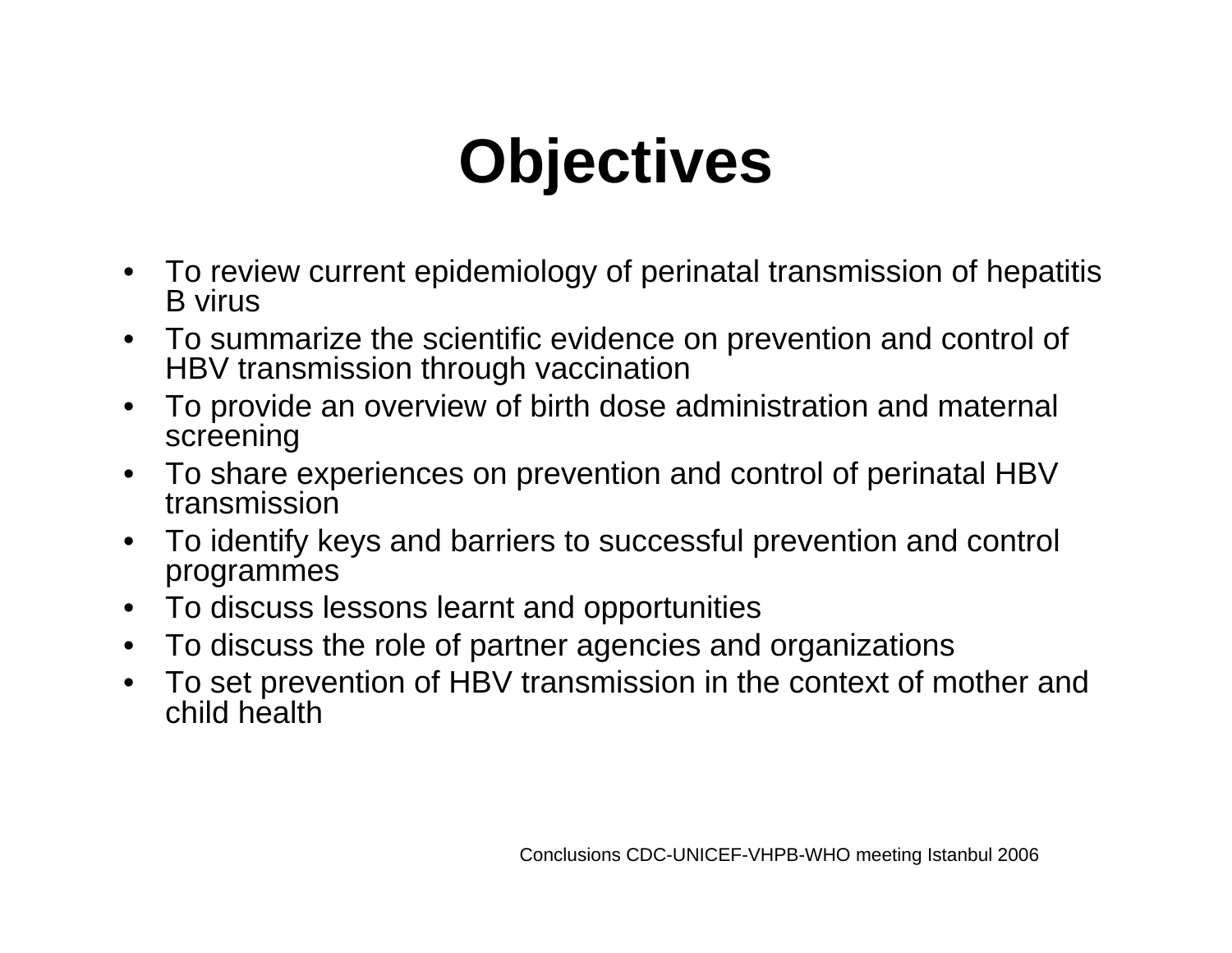#### **Epidemiology and health systems**

- $\bullet$  Hepatitis B is leading cause of chronic liver disease in highendemicity countries in comparison to hepatitis C in low-endemicity countries
- $\bullet$  Need to define and quantify disease burden, which has to be taken into account in national vaccination strategies
- $\bullet$  Higher eAg positivity in carriers of sAg results in increased transmission rate
- $\bullet$  Very high rates (up to 20%) of hepatitis D reported in some countries
- $\bullet$  Variations in prevalence rates across countries - including socioeconomic and rural/urban differences
- $\bullet$  Routes of transmission – predominantly perinatal, but still in many cases the route remains unknown; early childhood, parenteral and sexual routes are also significant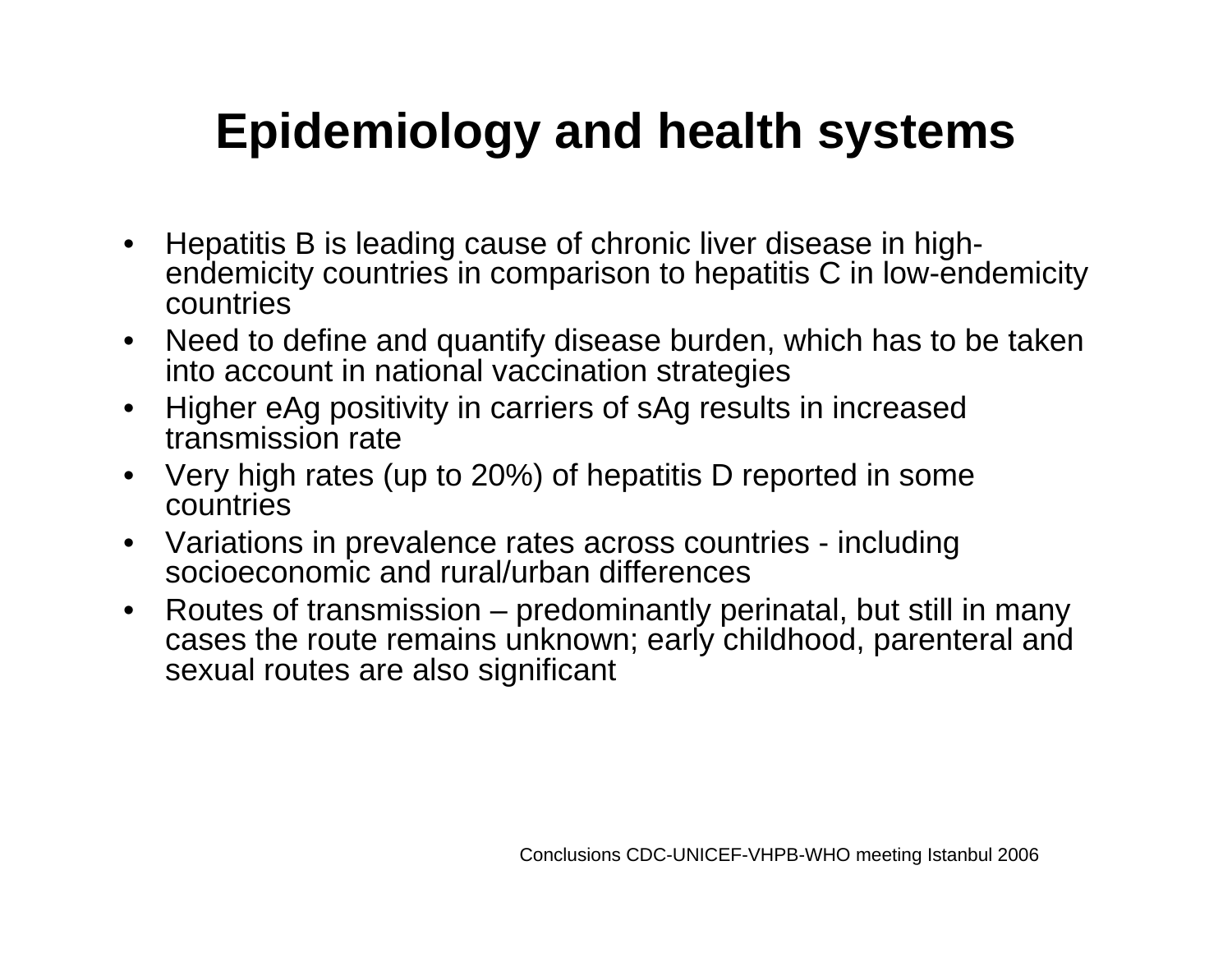#### **Epidemiology and health systems**

- Health-care facilities: considerable variations in % of births in HC facilities (often more than 95%) or at home (30% and higher in some countries or regions)
- $\bullet$  Results of questionnaire from 8 countries: 2006 data, comprehensive and improving in quality
- Countries have intermediate or high endemicity; all have introduced universal hepatitis B vaccination, with a major effort to introduce a birth dose within 24 hours and with flexibility on the timing of the third dose (as a function of existing immunization programmes), all using monovalent hepatitis B vaccine for the birth dose, high reported coverage rates in all, improvements in functioning of the cold chain. All had centralized vaccine procurement, mostly through international agencies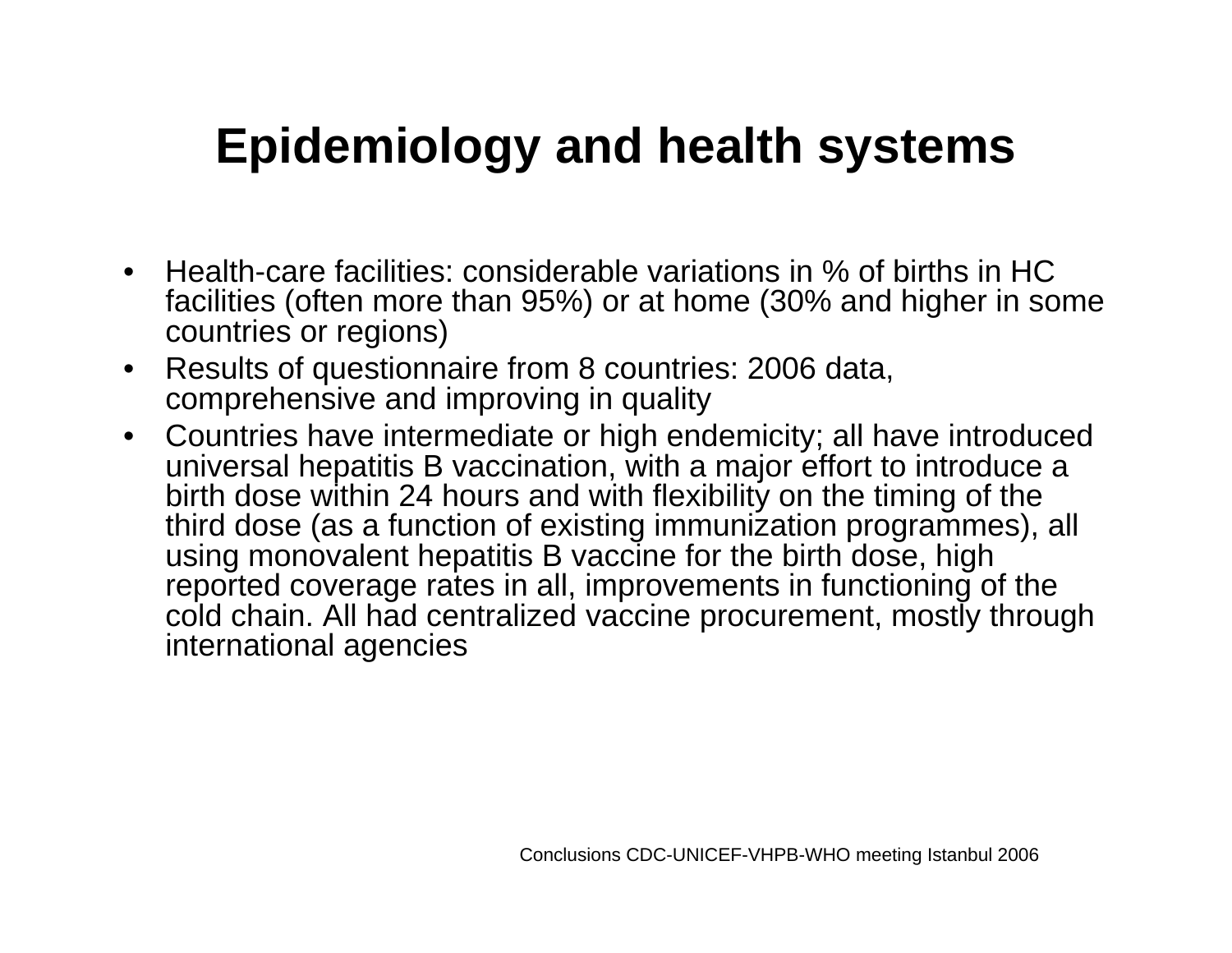### **Birth dose administration**

- The universally agreed recommendation (VHPB, WHO, CDC) for the birth dose is "as near as possible to birth", and preferably within 24 hours. Outside health-care facilities, more flexible schedules (even up to 7 days after birth) are adopted, even though they are not recommended, to reflect the realities in the field
- $\bullet$  No contraindication to use of hepatitis B vaccine in neonates: questionnaire revealed numerous false arguments, but WHO specifies only two (allergic reaction to any component of the vaccine and anaphylaxis to previous dose)
- Preterm babies (< 2 kg): low birth weight not a contraindication to vaccination. Vaccine is safe but with possibly reduced immunogenicity.

**Recommendation for preterm babies**: give birth dose by 24 hours with three not two subsequent doses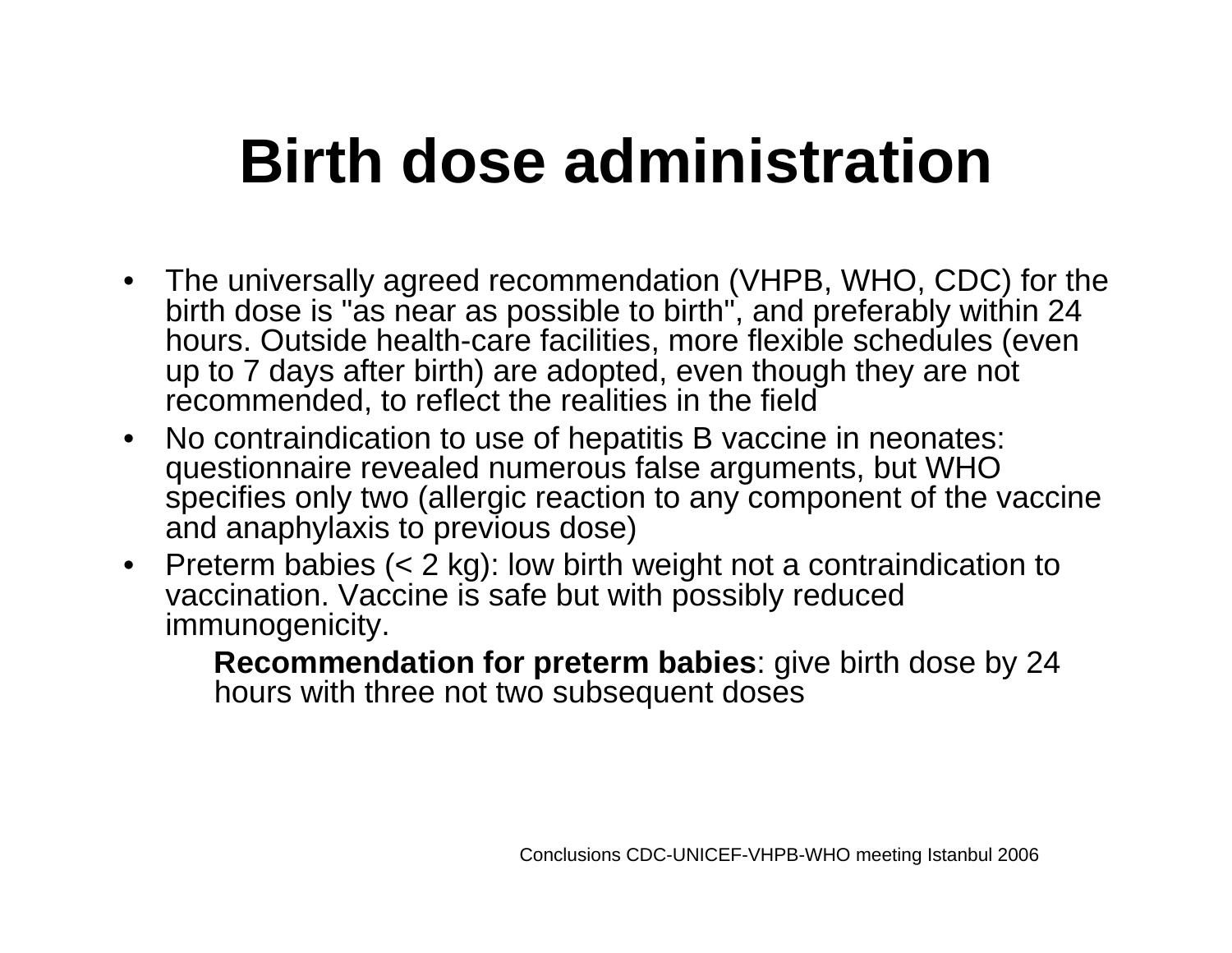# **Maternal screening and administration of HBIg**

- • Different policies on maternal screening - some countries do and others do not screen; screening is costly and not always relevant in view of a birth dose programme
- $\bullet$  HBIg: current data indicate that offering HBIg adds marginal advantage to protective efficacy. HBIg given in only some instances in two countries
- Existing national policies of giving hepatitis B vaccine alone are justifiable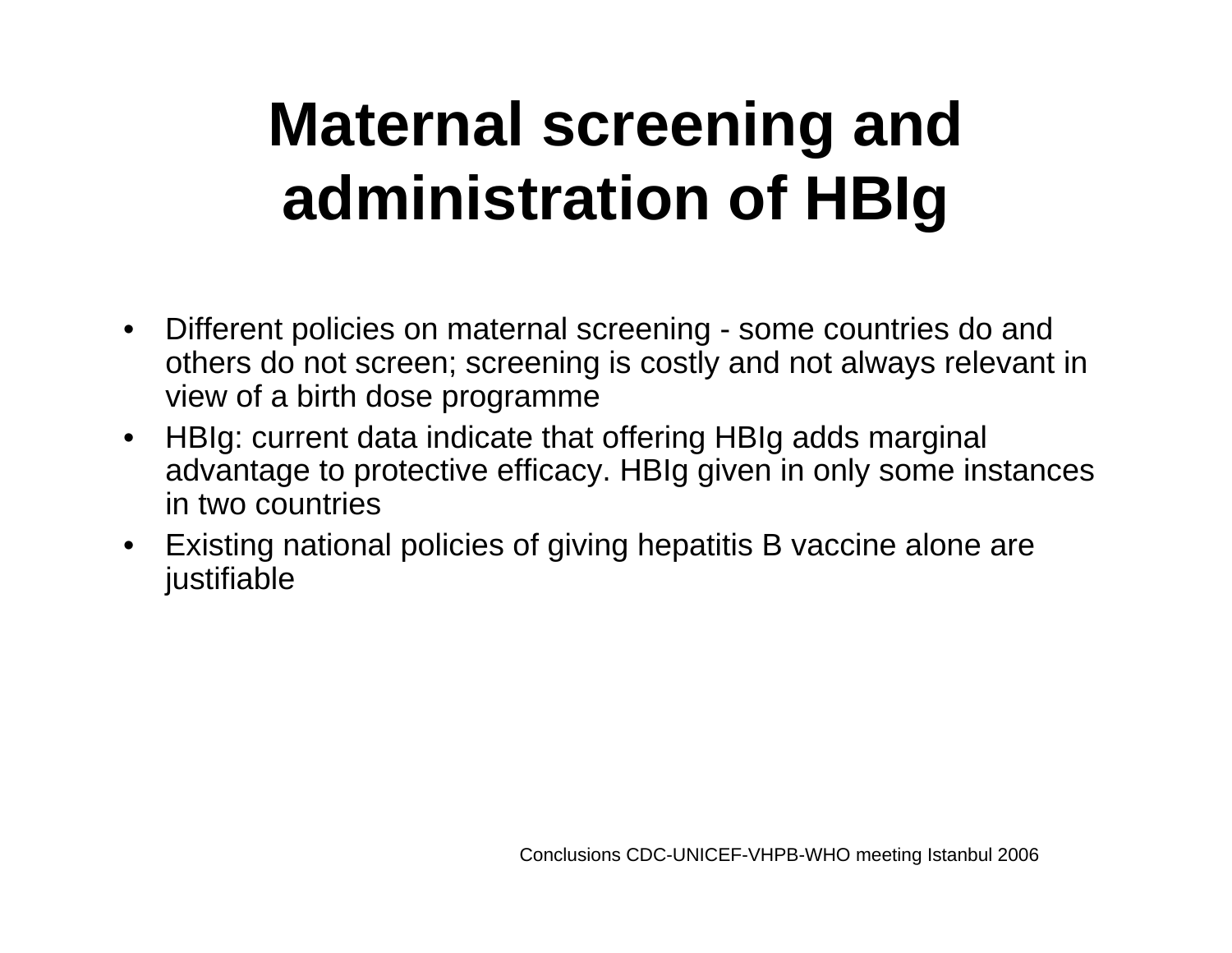### **Evidence of prevention and control**

- $\bullet$  Data from several countries provide conclusive evidence of protective efficacy of newborn vaccination
- •Great reduction in disease and infection rates
- • No clinical signs of acute hepatitis and no chronic infections seen in any long-term cohort with more than 15 years' follow-up
- $\bullet$  Routine booster doses following a universal vaccination programme are not advocated for any group
- $\bullet$  Flexible mathematical model can be tailored to individual country situations and can be used to assist the policy-making process and implementation of HBV vaccine programmes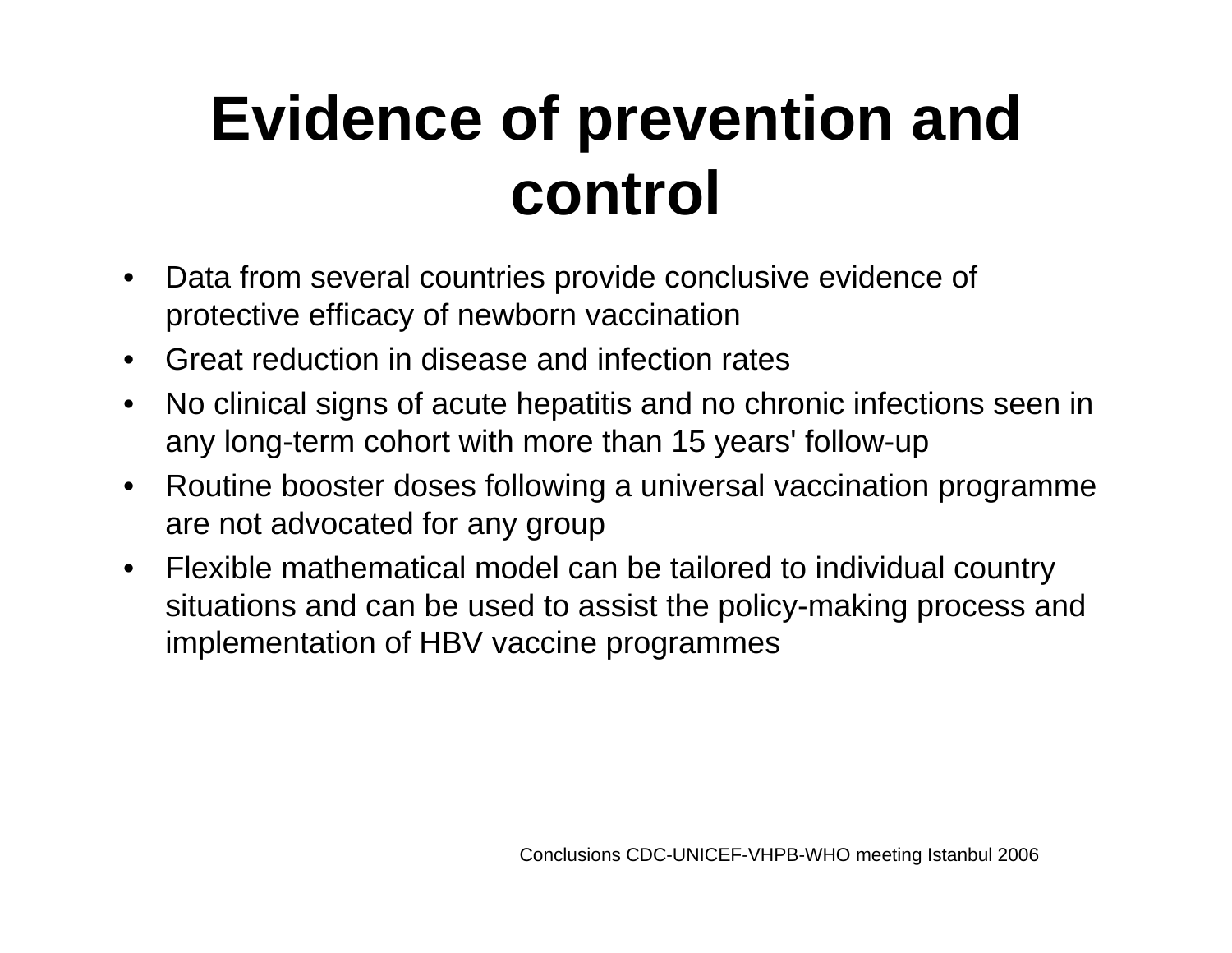## **Keys to successful programmes**

- $\bullet$ Political will at the highest level (e.g. presidential level downwards)
- • In areas of high endemicity, rural populations, difficult terrain and a high proportion of home deliveries, raising awareness and training of health workers, out-of -cold chain strategy and new tools (e.g. Uniject and VVMs) significantly improved timeliness of birth dose vaccination, with no loss of immunogenicity
- $\bullet$ Single-dose vials reduce wastage
- • Take advantage of existing structures or staff as opportunities for innovation, e.g. midwives (including provision of sharps disposal box); and imaginative use of existing media, such as TV quiz shows.
- Communications via mass media (especially national strategy) and social mobilization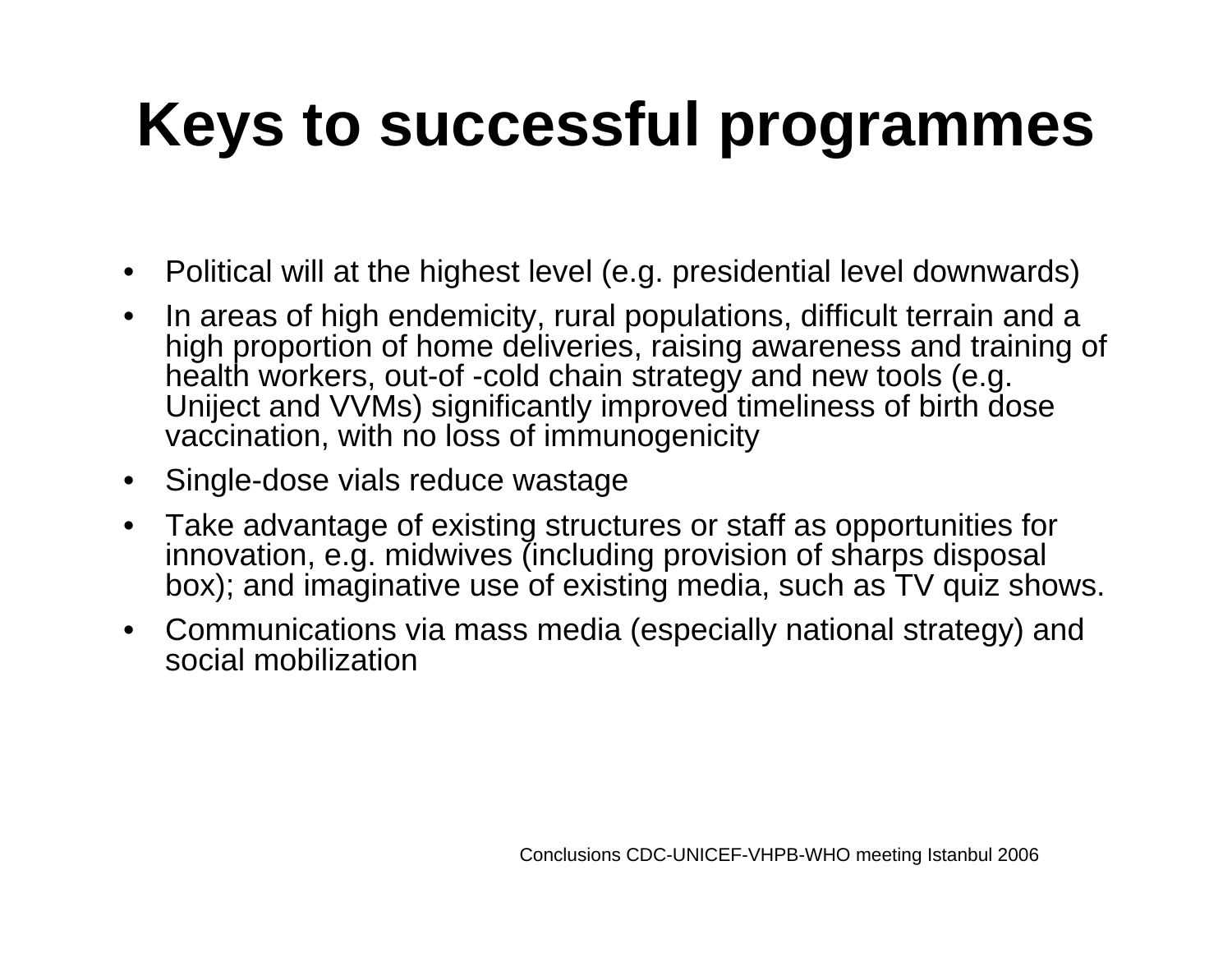# **Impediments to successful programmes**

- •Lack of capacity of the health system
- •Poor surveillance of hepatitis cases
- •No follow up of vaccinees to monitor impact of intervention
- • Difficulty in changing national guidelines, e.g. on vaccination of preterm babies; wide dissemination of guideline is needed
- •Innovation needed to address the issue of home deliveries
- $\bullet$  Training of health-care workers, including nurses, midwives and medical professional students is essential
- •Misconceptions and lack of clarity about contraindications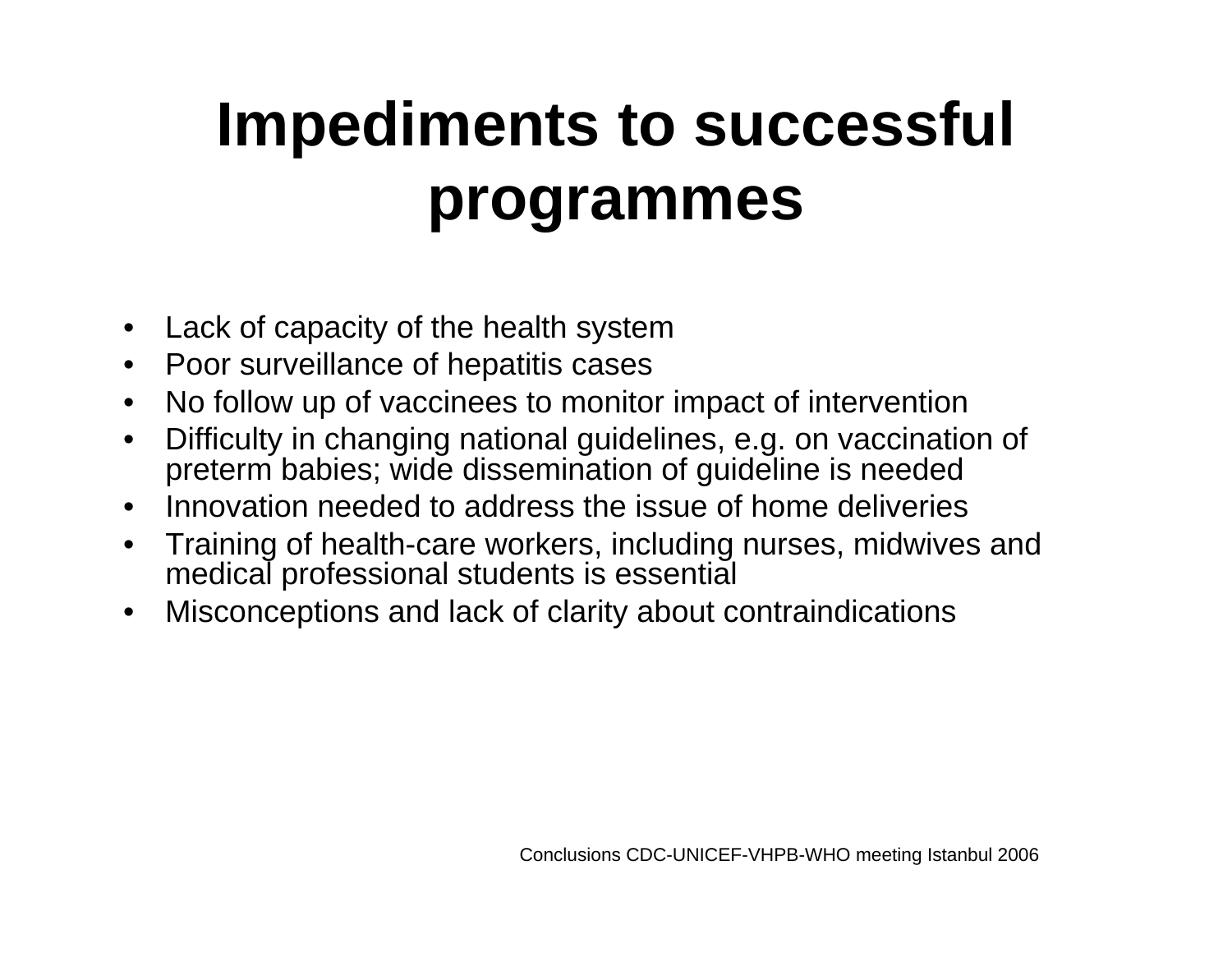# **Impediments to successful programmes**

- •Gaps in awareness of the broader medical profession
- • Poor knowledge and awareness in decision-makers and the general population
- $\bullet$  Sustainable procurement and financing, with need for discussions with finance as well as health ministries, partners and donors
- $\bullet$  Inadequate mechanisms for disposal of medical waste – no easy answers
- $\bullet$ Financial tool for encouraging institutional change
- •Media/law courts and legal decisions
- $\bullet$  Lack of differentiation or separation of acute and chronic hepatitis B in reporting from surveillance systems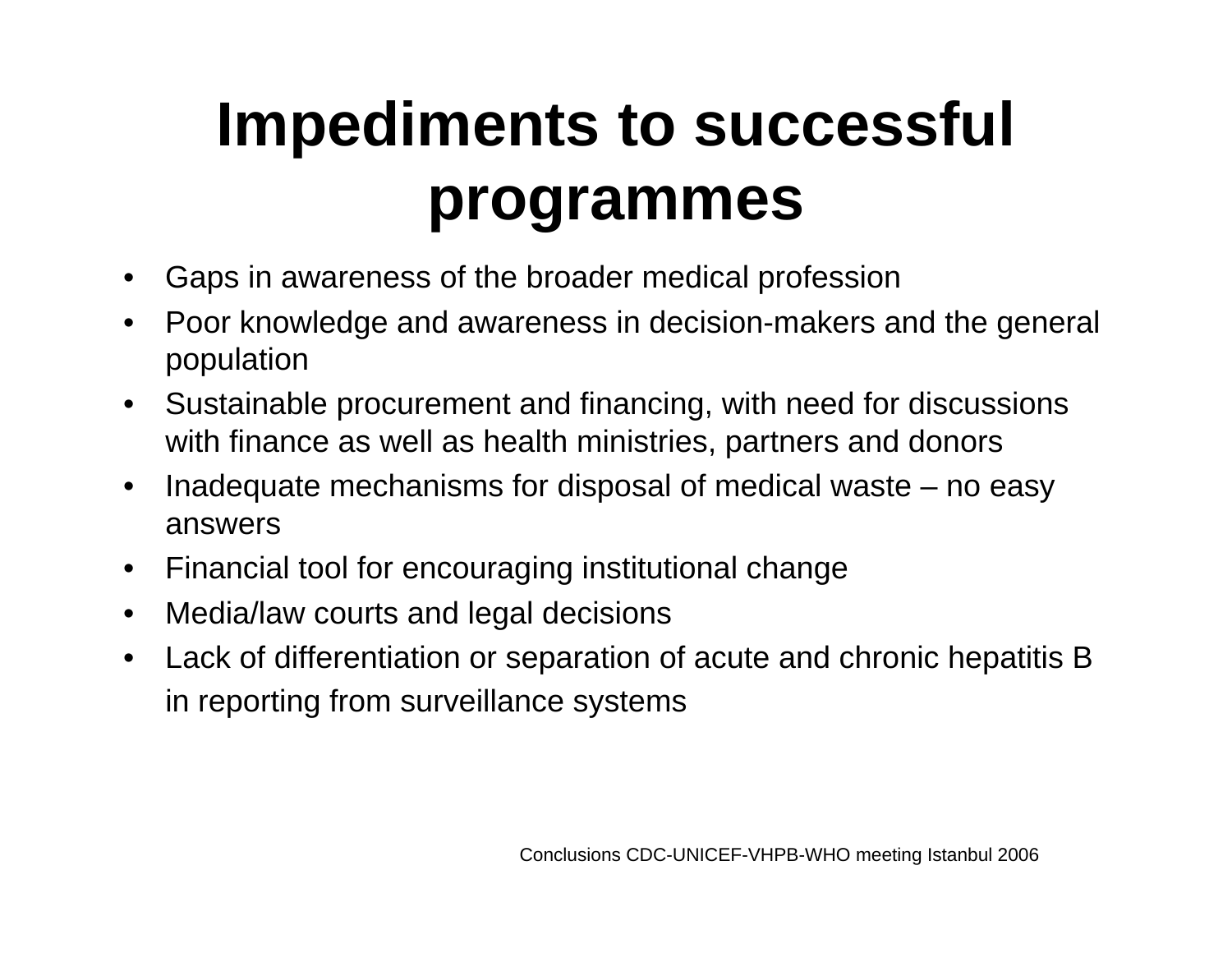#### **Partners**

- $\bullet$  WHO, UNICEF, World Bank, Asian Development Bank, GAVI, Government of Japan, VHPB
- Governments and national ministries, especially of health and finance, agencies (e.g. CDC, US Agency for International Development) and universities
- Foundations and nonprofit organizations Bill and Melinda Gates, PATH, Mstislav Rostropovich
- $\bullet$  New Partnership – 5 United Nations agencies (Maternal and child health context)
- $\bullet$ Pledge to all partners to continue to prioritize hepatitis B vaccination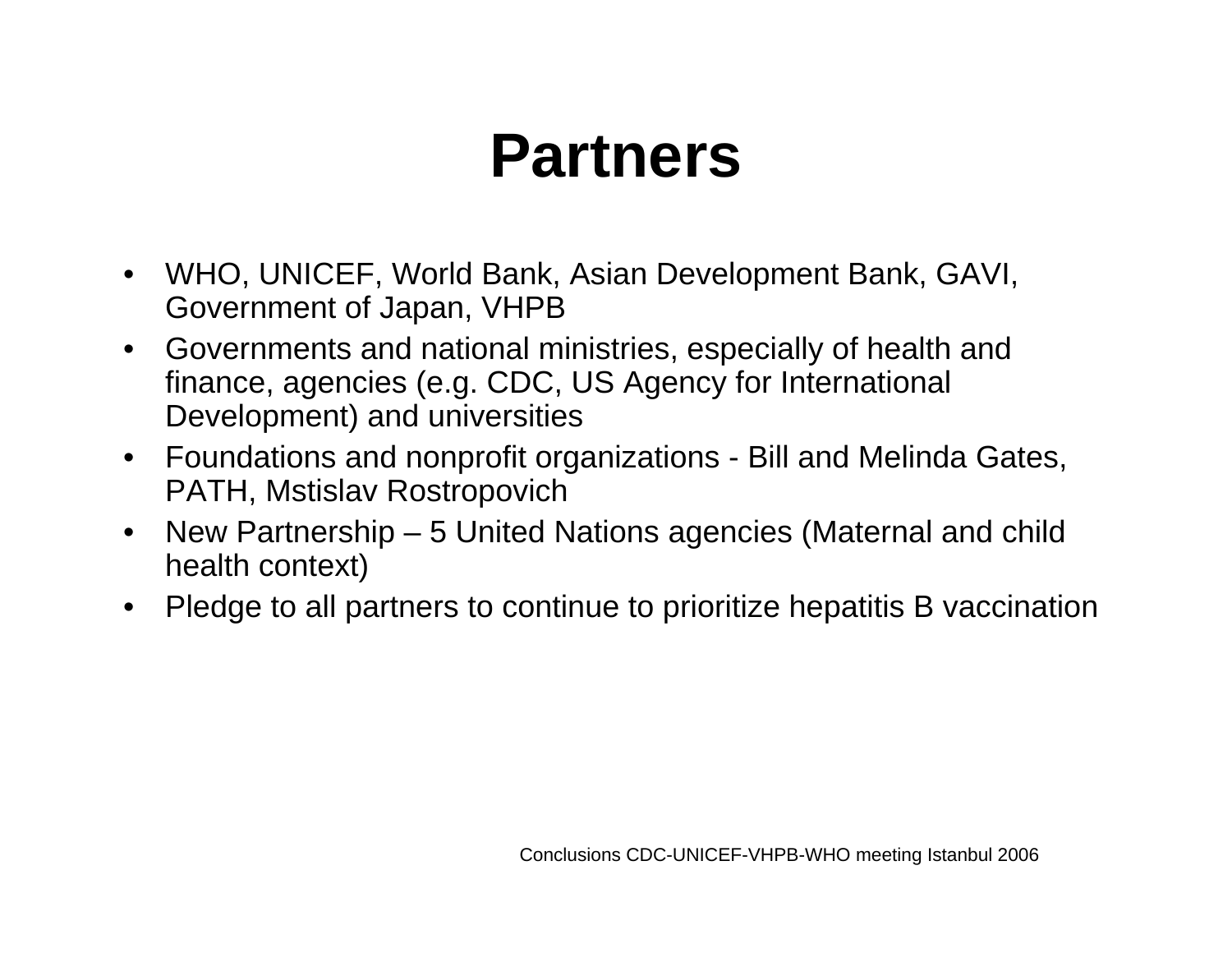#### **Lessons learnt**

- Bring vaccine delivery to the neonate: participating countries have achieved success in vaccinating neonates, but challenges remain in terms of coverage and timeliness
- HBV vaccination provides a safety net against perinatal transmission of hepatitis B virus, and also prevents early childhood, parenteral and later sexual transmission of HBV, and also protects against D (example of Italy where HBV vaccination lead to elimination of D)
- Combined vaccines have good immunogenicity and can replace separate vaccines in areas of high hepatitis B endemicity
- • Vaccine procurement: need to involve finance as well as health ministries
- • Need for clear specifications in tenders for vaccines, e.g. provision of vaccines with VVMs, restatement of open-vial policy, provision of instructions in appropriate languages
- Cold chain: freezing identified as threat to vaccine potency taking the vaccine out of the cold chain does not mean putting it in the cold; flexible strategies needed to modify cold chains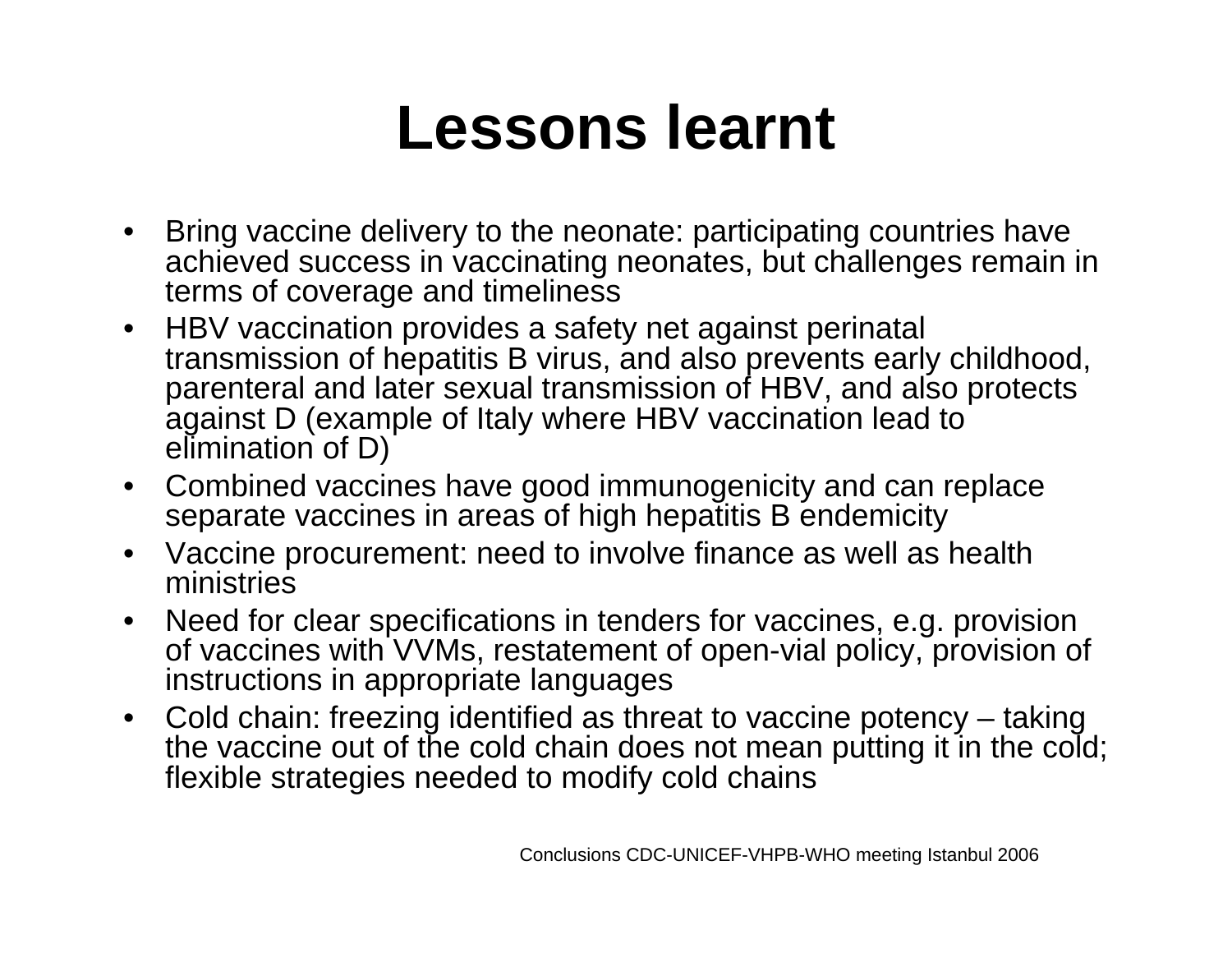#### **Lessons learnt**

- $\bullet$  Model exists and is available and accessible for application of national data; (impact of vaccination is highest in countries with highest rates of perinatal transmission)
- Screening of pregnant women is acceptable if already in place, but not a high priority compared with universal HBV vaccination of neonates, which is a "worthwhile investment" ; in countries with high prevalences, it may not be feasible or the most reliable or convenient option.
- $\bullet$  Hepatitis B vaccine can be administered successfully and effectively with other vaccines (BCG and OPV)
- $\bullet$  Need to ensure effective delivery of hepatitis B vaccine for all neonates
- $\bullet$  Data on HBIg confirm that countries' existing policies of giving vaccine alone are defensible
- $\bullet$ Surveillance systems need to be supported by laboratory systems
- •Need for capacity building of health systems in general